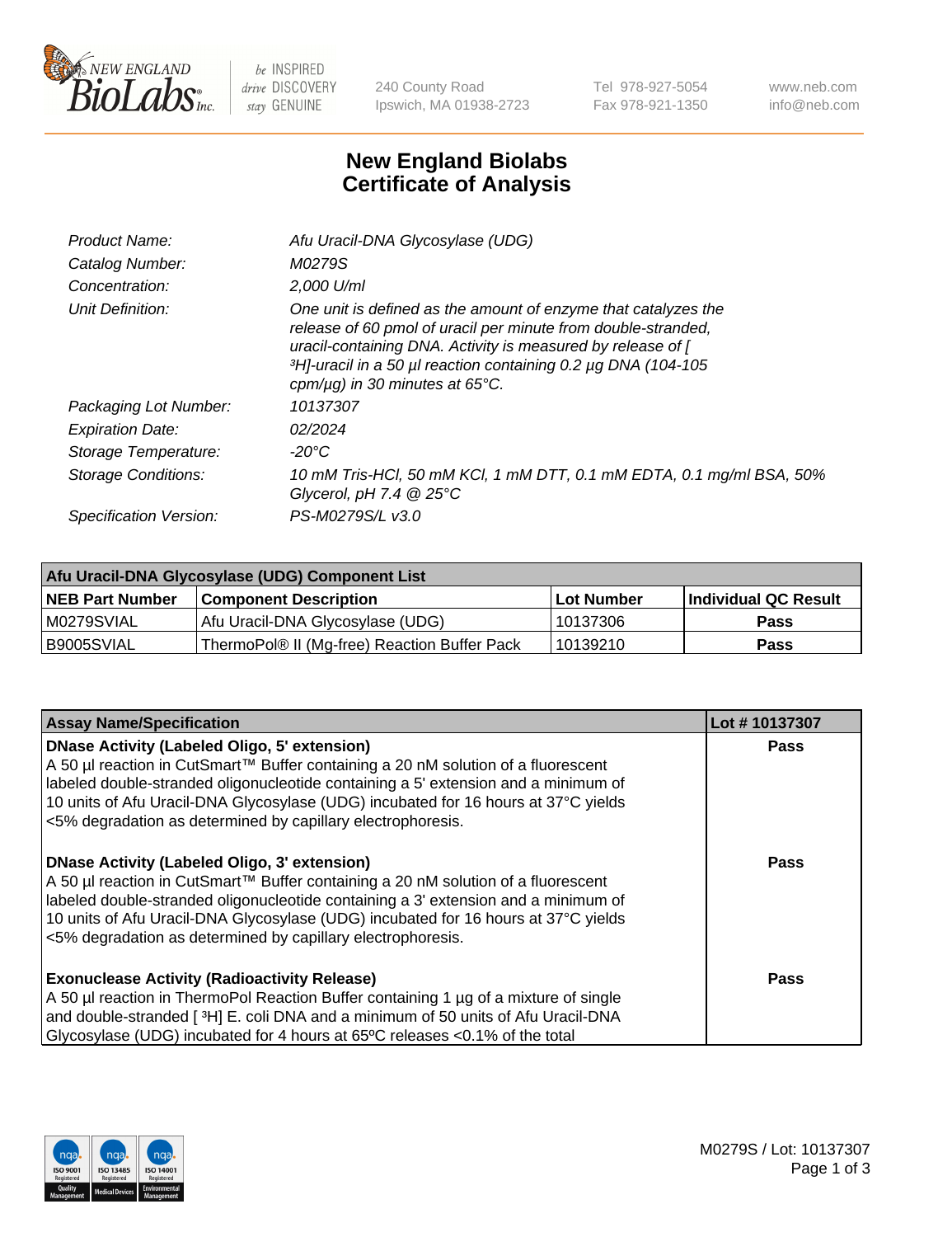

be INSPIRED drive DISCOVERY stay GENUINE

240 County Road Ipswich, MA 01938-2723 Tel 978-927-5054 Fax 978-921-1350

www.neb.com info@neb.com

| <b>Assay Name/Specification</b>                                                                                                                                                                                                                                                                                                                                                                                         | Lot #10137307 |
|-------------------------------------------------------------------------------------------------------------------------------------------------------------------------------------------------------------------------------------------------------------------------------------------------------------------------------------------------------------------------------------------------------------------------|---------------|
| radioactivity.                                                                                                                                                                                                                                                                                                                                                                                                          |               |
| <b>Endonuclease Activity (Nicking)</b><br>A 50 ul reaction in ThermoPol Reaction Buffer containing 1 ug of supercoiled PhiX174<br>DNA and a minimum of 4 units of Afu Uracil-DNA Glycosylase (UDG) incubated for 4<br>hours at 65°C results in <20% conversion to the nicked form as determined by agarose<br>gel electrophoresis.                                                                                      | <b>Pass</b>   |
| Double Stranded DNase Activity (Labeled Oligo)<br>A 50 µl reaction in CutSmart™ Buffer containing a 20 nM solution of a fluorescent<br>labeled double-stranded oligonucleotide containing a blunt end and a minimum of 10<br>units of Afu Uracil-DNA Glycosylase (UDG) incubated for 16 hours at 37°C yields <5%<br>degradation as determined by capillary electrophoresis.                                             | <b>Pass</b>   |
| <b>Non-Specific DNase Activity (16 Hour)</b><br>A 50 ul reaction in ThermoPol Reaction Buffer containing 1 ug of Lambda DNA and a<br>minimum of 50 units of Afu Uracil-DNA Glycosylase (UDG) incubated for 16 hours at<br>65°C results in a DNA pattern free of detectable nuclease degradation as determined<br>by agarose gel electrophoresis.                                                                        | <b>Pass</b>   |
| <b>RNase Activity (Extended Digestion)</b><br>A 10 µl reaction in NEBuffer 4 containing 40 ng of a 300 base single stranded RNA<br>and a minimum of 2 units of Afu Uracil-DNA Glycosylase (UDG) is incubated at 37°C.<br>After incubation for 16 hours, >90% of the substrate RNA remains intact as<br>determined by gel electrophoresis using polyacrylamide gel electrophoresis<br>detection.                         | <b>Pass</b>   |
| <b>Single Stranded DNase Activity (FAM-Labeled Oligo)</b><br>A 50 µl reaction in CutSmart™ Buffer containing a 20 nM solution of a fluorescent<br>internal labeled oligonucleotide and a minimum of 10 units of Afu Uracil-DNA<br>Glycosylase (UDG) incubated for 16 hours at 37°C yields <5% degradation as<br>determined by capillary electrophoresis.                                                                | <b>Pass</b>   |
| <b>Protein Purity Assay (SDS-PAGE)</b><br>Afu Uracil-DNA Glycosylase (UDG) is ≥ 95% pure as determined by SDS-PAGE analysis<br>using Coomassie Blue detection.                                                                                                                                                                                                                                                          | <b>Pass</b>   |
| <b>Protein Concentration (A280/NanoDrop)</b><br>The concentration of Afu Uracil-DNA Glycosylase (UDG) is 0.027 mg/ml +/- 10% as<br>determined by UV absorption at 280 nm. Protein concentration is determined by the<br>Pace method using the extinction coefficient of 16,110 and molecular weight of<br>22,720 daltons for Afu Uracil-DNA Glycosylase (UDG) (Pace, C.N. et al. (1995)<br>Protein Sci., 4, 2411-2423). | Pass          |